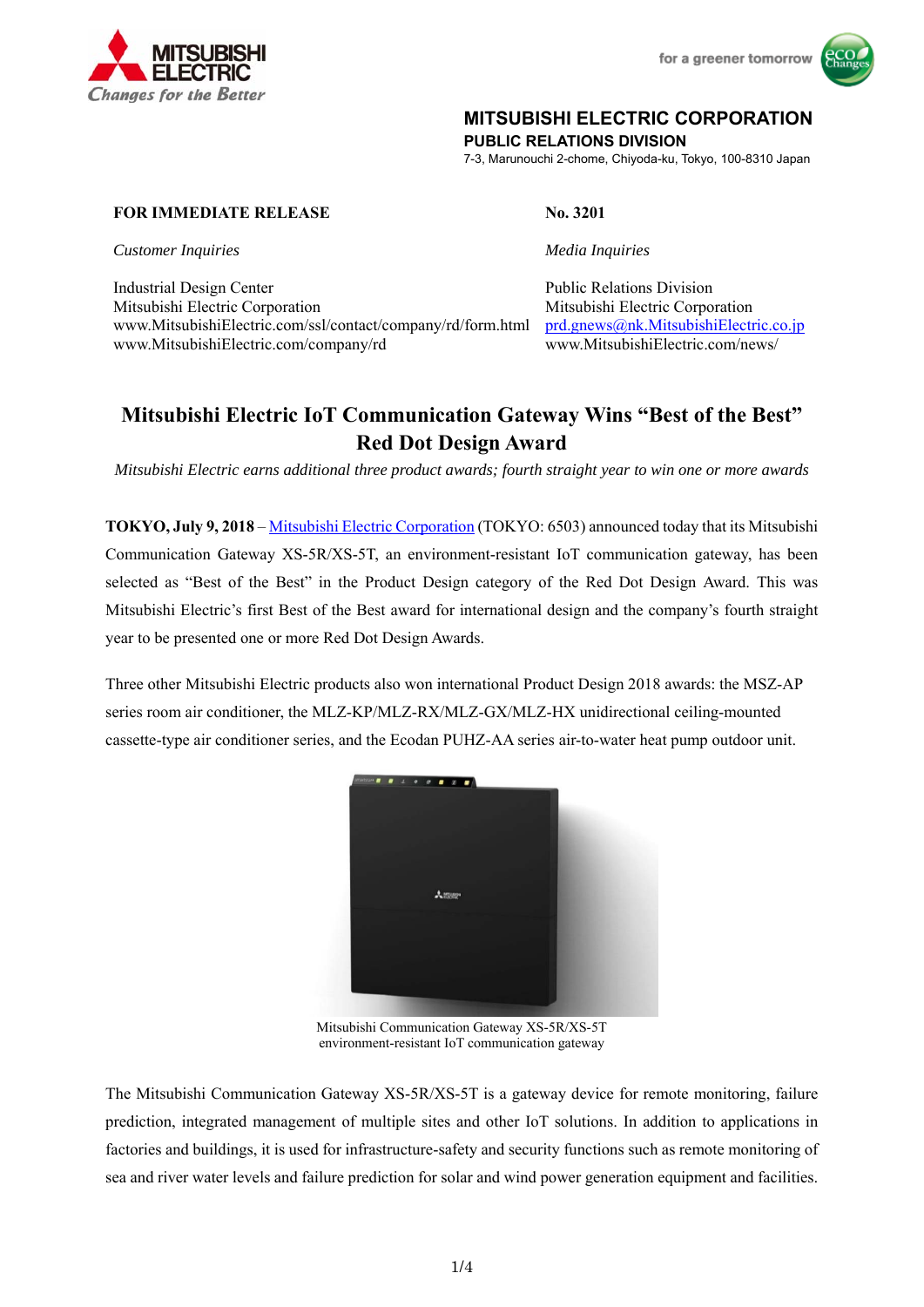The following points were rated highly by the judging panel:

#### *1) Simple design expressing a high level of performance and dependability*

The product has a simple and sturdy form based on powerful square motifs to expression its high-level security performance based on sophisticated encryption technology and dependability for safe connections via the cloud and other such use. Its strong appeal was enhanced by the symbolic treatment and central placement of the brand logo to add an element of tension.

### *2) Interface design created from the user's perspective*

The indicator portion protrudes in a prism shape with a triangular cross-section so that operation status can be checked in a variety of installation situations, including mounting on walls (see rendering 1), such as inside a control panel next to other equipment (see rendering 2) or horizontally on a rack (see rendering 3). The displays on the indicator portion are pictograms illuminated by backlighting (see rendering 4) for easy reading from various angles and for intuitive grasping of the operating status even in dark locations where printed characters are not readable.

### *3) Water-resistant and dust-resistant structure for versatile usage*

A water-resistant and dust-resistant construction rated for IP53<sup>\*</sup> compliance enables use in a variety of environments, including dusty equipment rooms and plants, around exposure to industrial water, and so on. While water-resistant and dust-resistant construction often requires complicated designing, drastic reconsideration of this and other factors resulted in a simple design.

\* IP rating for water resistance and dust resistance defined by the International Electrotechnical Commission (IEC). The first digit is the dust-resistance rating and the second digit is the water-resistance rating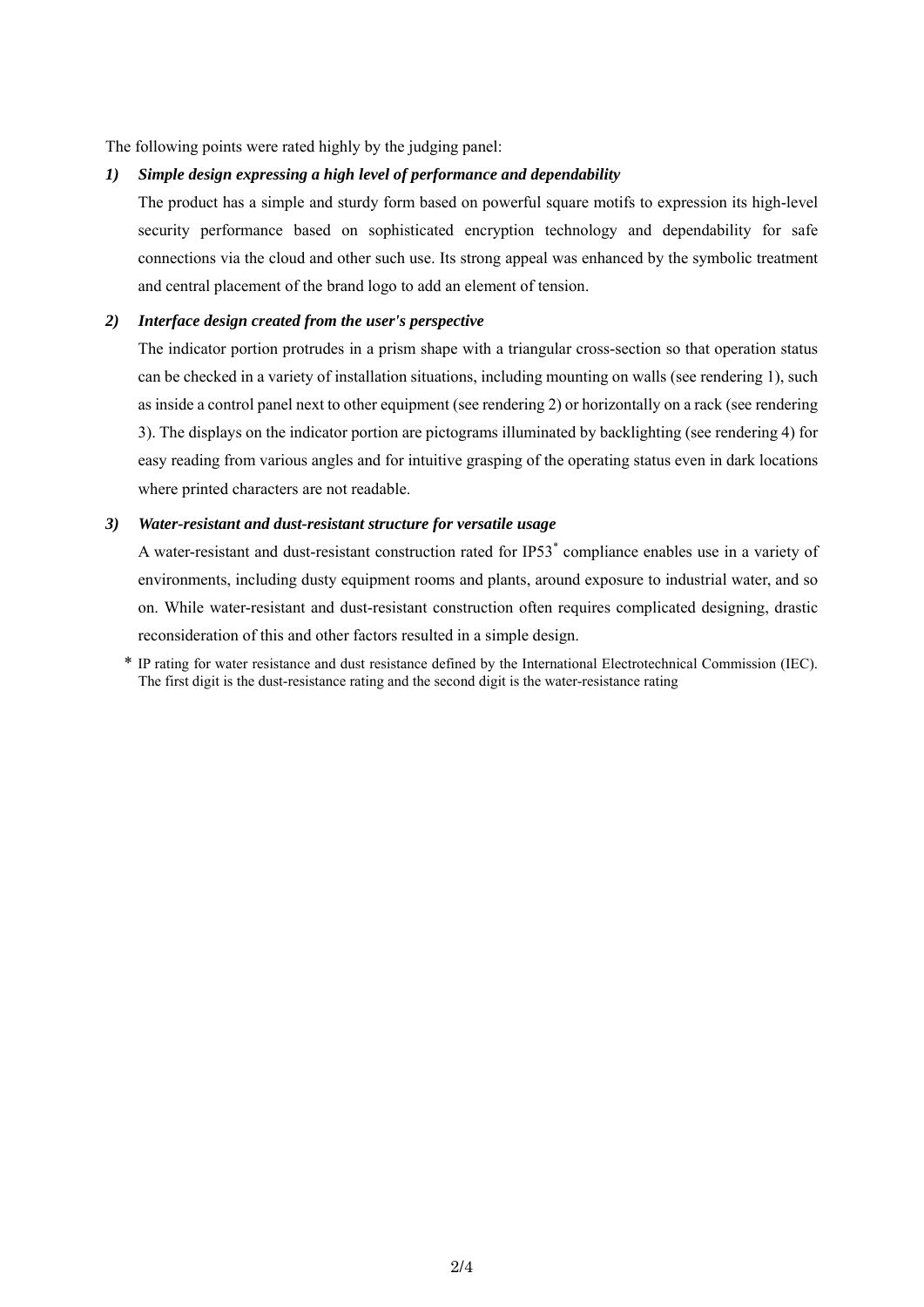



Rendering 1: wall-mounted installation Rendering 2: installation inside control panel next to other equipment



Rendering 3: horizontal mounting on a rack Rendering 4: Backlit pictogram display



# **Three Air Conditioning Products Awarded Product Design Awards**



MSZ-AP series room air conditioner



MLZ-KP/MLZ-RX/MLZ-GX/MLZ-HX unidirectional ceiling-mounted cassette-type air conditioner series



Ecodan PUHZ-AA series air-to-water heat pump outdoor unit